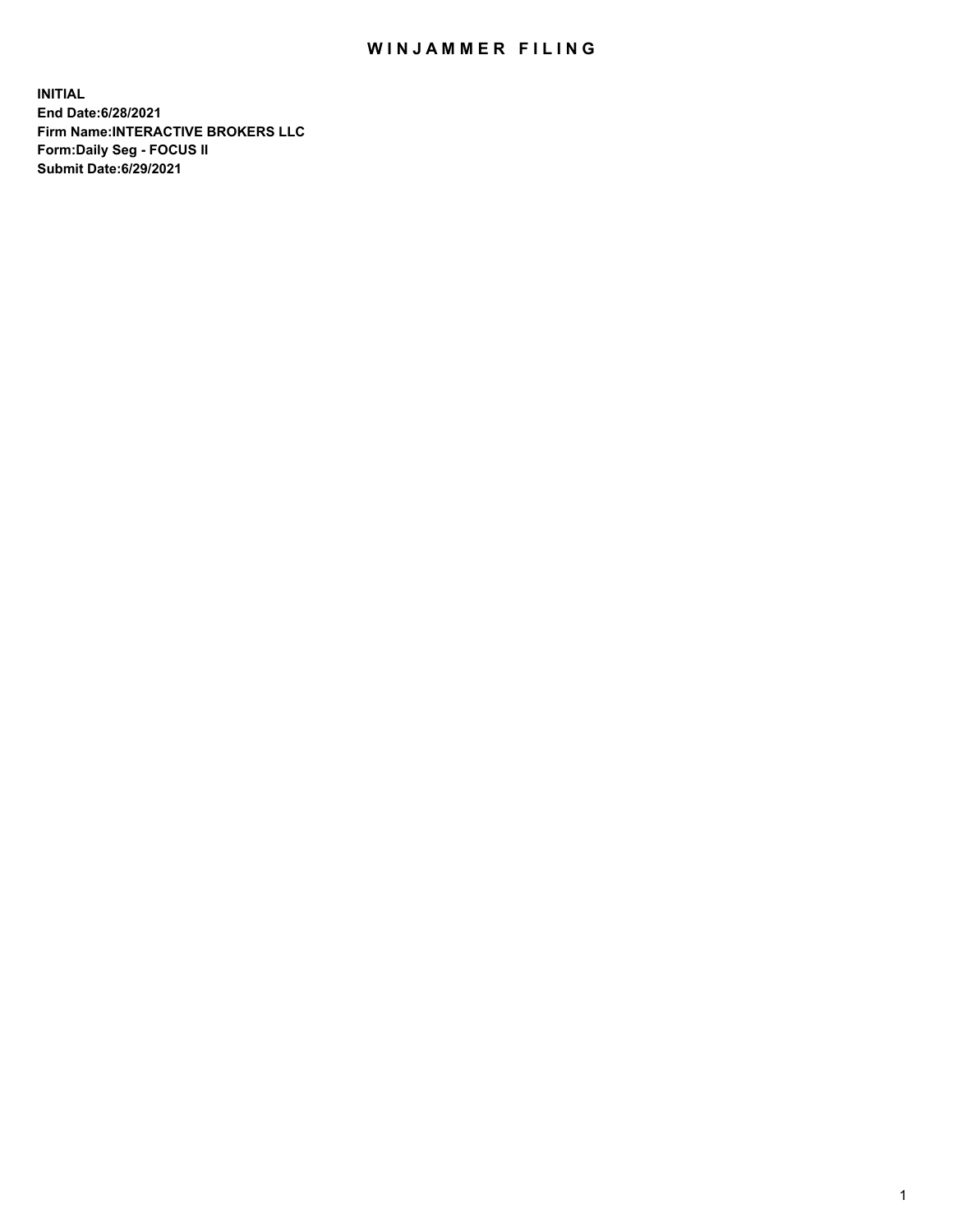**INITIAL End Date:6/28/2021 Firm Name:INTERACTIVE BROKERS LLC Form:Daily Seg - FOCUS II Submit Date:6/29/2021 Daily Segregation - Cover Page**

| Name of Company                                                                                                                                                                                                                                                                                                                | <b>INTERACTIVE BROKERS LLC</b>                                           |  |
|--------------------------------------------------------------------------------------------------------------------------------------------------------------------------------------------------------------------------------------------------------------------------------------------------------------------------------|--------------------------------------------------------------------------|--|
| <b>Contact Name</b>                                                                                                                                                                                                                                                                                                            | James Menicucci                                                          |  |
| <b>Contact Phone Number</b>                                                                                                                                                                                                                                                                                                    | 203-618-8085                                                             |  |
| <b>Contact Email Address</b>                                                                                                                                                                                                                                                                                                   | jmenicucci@interactivebrokers.c<br>om                                    |  |
| FCM's Customer Segregated Funds Residual Interest Target (choose one):<br>a. Minimum dollar amount: ; or<br>b. Minimum percentage of customer segregated funds required:% ; or<br>c. Dollar amount range between: and; or<br>d. Percentage range of customer segregated funds required between: % and %.                       | <u>0</u><br>0<br>155,000,000 245,000,000<br>0 <sub>0</sub>               |  |
| FCM's Customer Secured Amount Funds Residual Interest Target (choose one):<br>a. Minimum dollar amount: ; or<br>b. Minimum percentage of customer secured funds required:% ; or<br>c. Dollar amount range between: and; or<br>d. Percentage range of customer secured funds required between:% and%.                           | <u>0</u><br>$\overline{\mathbf{0}}$<br>80,000,000 120,000,000<br>00      |  |
| FCM's Cleared Swaps Customer Collateral Residual Interest Target (choose one):<br>a. Minimum dollar amount: ; or<br>b. Minimum percentage of cleared swaps customer collateral required:% ; or<br>c. Dollar amount range between: and; or<br>d. Percentage range of cleared swaps customer collateral required between:% and%. | <u>0</u><br>$\underline{\mathbf{0}}$<br>0 <sub>0</sub><br>0 <sub>0</sub> |  |

Attach supporting documents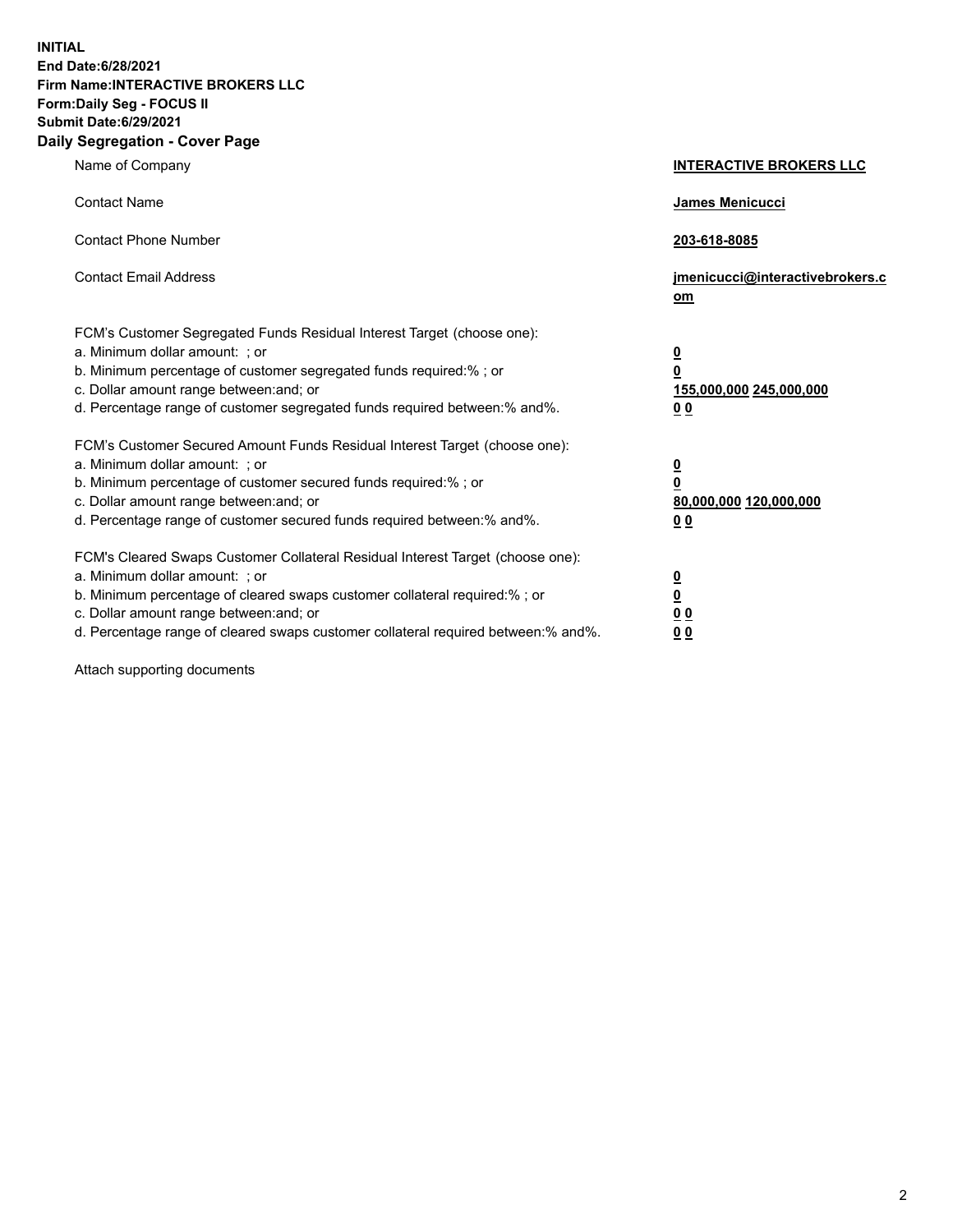**INITIAL End Date:6/28/2021 Firm Name:INTERACTIVE BROKERS LLC Form:Daily Seg - FOCUS II Submit Date:6/29/2021 Daily Segregation - Secured Amounts**

## Foreign Futures and Foreign Options Secured Amounts Amount required to be set aside pursuant to law, rule or regulation of a foreign government or a rule of a self-regulatory organization authorized thereunder **0** [7305] 1. Net ledger balance - Foreign Futures and Foreign Option Trading - All Customers A. Cash **519,330,908** [7315] B. Securities (at market) **0** [7317] 2. Net unrealized profit (loss) in open futures contracts traded on a foreign board of trade **-483,893** [7325] 3. Exchange traded options a. Market value of open option contracts purchased on a foreign board of trade **102,490** [7335] b. Market value of open contracts granted (sold) on a foreign board of trade **-7,385** [7337] 4. Net equity (deficit) (add lines 1. 2. and 3.) **518,942,120** [7345] 5. Account liquidating to a deficit and account with a debit balances - gross amount **4,997** [7351] Less: amount offset by customer owned securities **0** [7352] **4,997** [7354] 6. Amount required to be set aside as the secured amount - Net Liquidating Equity Method (add lines 4 and 5) **518,947,117** [7355] 7. Greater of amount required to be set aside pursuant to foreign jurisdiction (above) or line 6. **518,947,117** [7360] FUNDS DEPOSITED IN SEPARATE REGULATION 30.7 ACCOUNTS 1. Cash in banks A. Banks located in the United States **50,469,195** [7500] B. Other banks qualified under Regulation 30.7 **0** [7520] **50,469,195** [7530] 2. Securities A. In safekeeping with banks located in the United States **299,989,500** [7540] B. In safekeeping with other banks qualified under Regulation 30.7 **0** [7560] **299,989,500** [7570] 3. Equities with registered futures commission merchants A. Cash **0** [7580] B. Securities **0** [7590] C. Unrealized gain (loss) on open futures contracts **0** [7600] D. Value of long option contracts **0** [7610] E. Value of short option contracts **0** [7615] **0** [7620] 4. Amounts held by clearing organizations of foreign boards of trade A. Cash **0** [7640] B. Securities **0** [7650] C. Amount due to (from) clearing organization - daily variation **0** [7660] D. Value of long option contracts **0** [7670] E. Value of short option contracts **0** [7675] **0** [7680] 5. Amounts held by members of foreign boards of trade A. Cash **290,709,744** [7700] B. Securities **0** [7710] C. Unrealized gain (loss) on open futures contracts **907,920** [7720] D. Value of long option contracts **102,490** [7730] E. Value of short option contracts **-7,385** [7735] **291,712,769** [7740] 6. Amounts with other depositories designated by a foreign board of trade **0** [7760] 7. Segregated funds on hand **0** [7765] 8. Total funds in separate section 30.7 accounts **642,171,464** [7770] 9. Excess (deficiency) Set Aside for Secured Amount (subtract line 7 Secured Statement Page 1 from Line 8) **123,224,347** [7380] 10. Management Target Amount for Excess funds in separate section 30.7 accounts **80,000,000** [7780] 11. Excess (deficiency) funds in separate 30.7 accounts over (under) Management Target **43,224,347** [7785]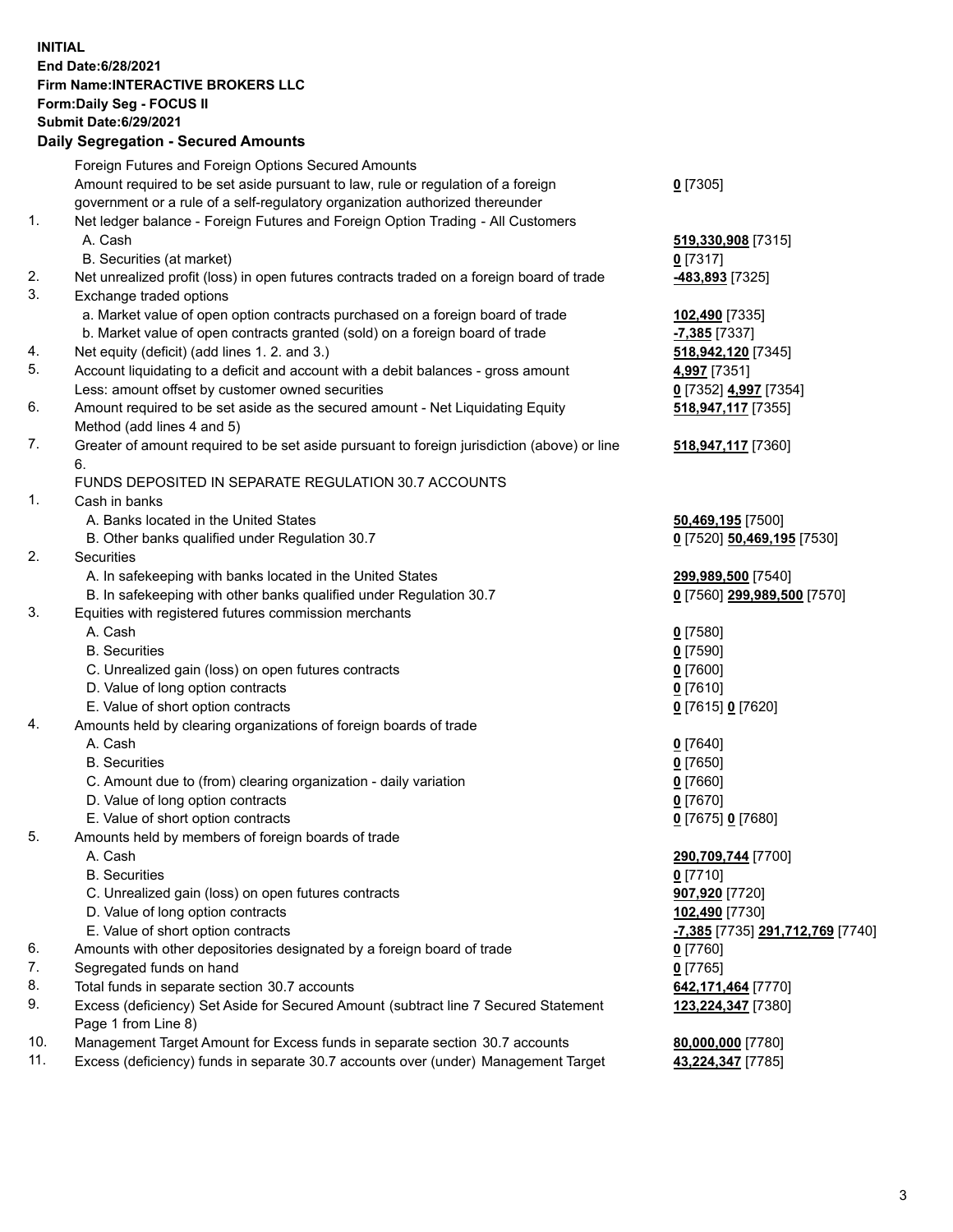**INITIAL End Date:6/28/2021 Firm Name:INTERACTIVE BROKERS LLC Form:Daily Seg - FOCUS II Submit Date:6/29/2021 Daily Segregation - Segregation Statement** SEGREGATION REQUIREMENTS(Section 4d(2) of the CEAct) 1. Net ledger balance A. Cash **6,598,341,147** [7010] B. Securities (at market) **0** [7020] 2. Net unrealized profit (loss) in open futures contracts traded on a contract market **148,785,173** [7030] 3. Exchange traded options A. Add market value of open option contracts purchased on a contract market **290,287,917** [7032] B. Deduct market value of open option contracts granted (sold) on a contract market **-234,467,149** [7033] 4. Net equity (deficit) (add lines 1, 2 and 3) **6,802,947,088** [7040] 5. Accounts liquidating to a deficit and accounts with debit balances - gross amount **1,250,730** [7045] Less: amount offset by customer securities **0** [7047] **1,250,730** [7050] 6. Amount required to be segregated (add lines 4 and 5) **6,804,197,818** [7060] FUNDS IN SEGREGATED ACCOUNTS 7. Deposited in segregated funds bank accounts A. Cash **1,354,791,504** [7070] B. Securities representing investments of customers' funds (at market) **3,329,902,850** [7080] C. Securities held for particular customers or option customers in lieu of cash (at market) **0** [7090] 8. Margins on deposit with derivatives clearing organizations of contract markets A. Cash **1,986,686,618** [7100] B. Securities representing investments of customers' funds (at market) **291,470,470** [7110] C. Securities held for particular customers or option customers in lieu of cash (at market) **0** [7120] 9. Net settlement from (to) derivatives clearing organizations of contract markets **-3,752,829** [7130] 10. Exchange traded options A. Value of open long option contracts **289,858,397** [7132] B. Value of open short option contracts **-234,152,040** [7133] 11. Net equities with other FCMs A. Net liquidating equity **0** [7140] B. Securities representing investments of customers' funds (at market) **0** [7160] C. Securities held for particular customers or option customers in lieu of cash (at market) **0** [7170] 12. Segregated funds on hand **0** [7150] 13. Total amount in segregation (add lines 7 through 12) **7,014,804,970** [7180] 14. Excess (deficiency) funds in segregation (subtract line 6 from line 13) **210,607,152** [7190] 15. Management Target Amount for Excess funds in segregation **155,000,000** [7194]

16. Excess (deficiency) funds in segregation over (under) Management Target Amount Excess

**55,607,152** [7198]